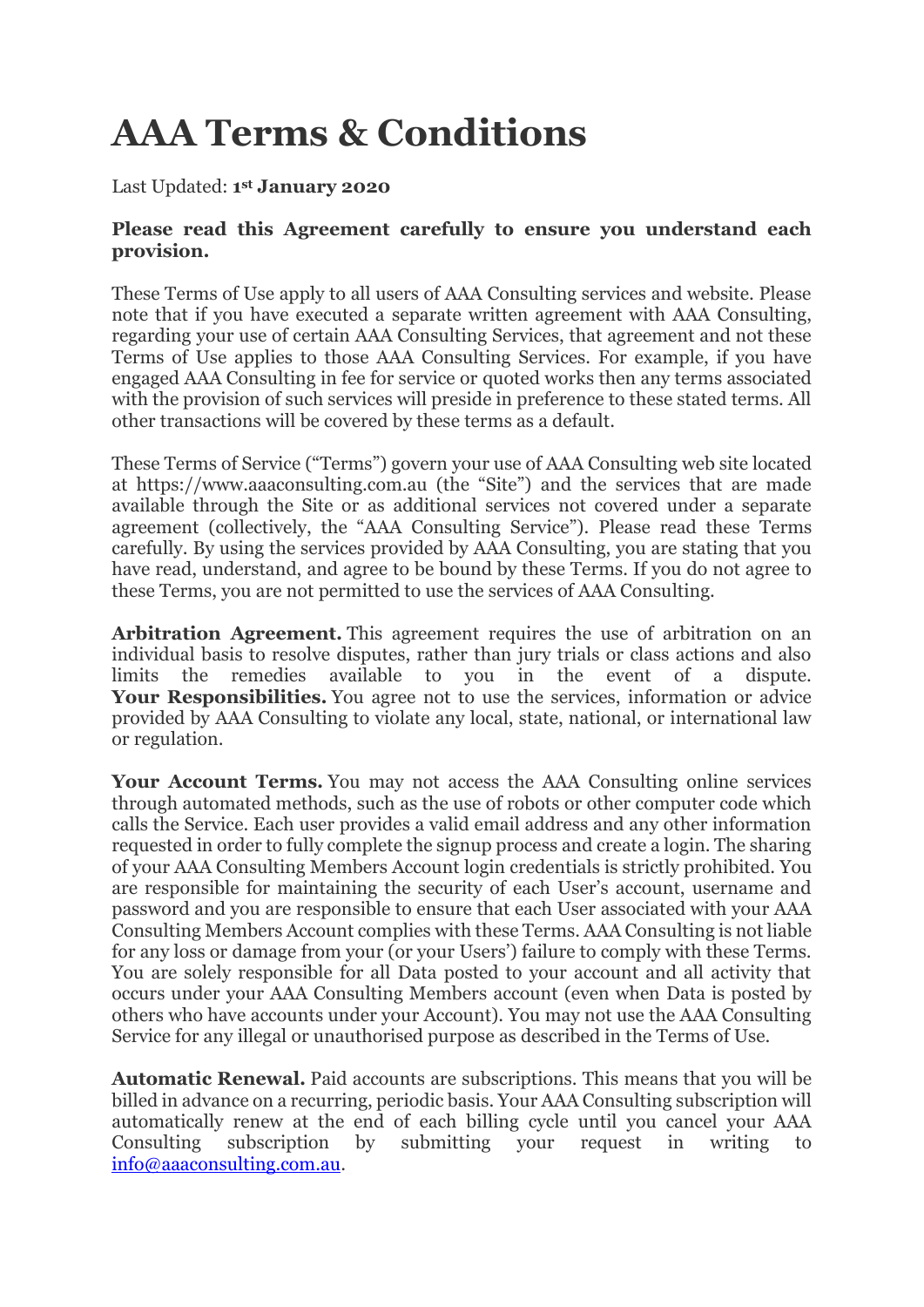The minimum continuous subscription period you agree to by initiating your subscription is 12 months from the date you make the first payment; subject to any change you may make during this 12 month period.

## **Changes to your subscription:**

You may change your subscription at any time subject to the following conditions:

**Upgrading during the billing cycle or initial minimum subscription period.** In the event, you choose to upgrade your subscription the minimum continuous subscription period reapplies and commences from the date you upgrade the subscription. All conditions pertaining to your subscription thereafter, apply as if it were a new subscription.

**Downgrading during the billing cycle or initial minimum subscription period.** In the event you downgrade your membership level, your account will remain at your current membership level through to the end of the minimum continuous subscription period or your current billing cycle, whichever is the greater. No refunds for unused periods within a minimum period will be paid. New accounts and upgrades are subject to a new minimum continuous subscription period and will be billed in full in the event of the account being cancelled. A subscription cannot be downgraded within the initial minimum subscription period of 12 months. If this were to occur, the remaining pro-rata payment for the remainder of the initial subscription period will become payable in full. Any downgrade in subscription during the initial subscription period must be notified to AAA Consultancy in writing giving no less than 30 days notice.

**Termination.** You may terminate your subscription to AAA Consulting services at any time by writing to AAA Consulting giving 30 days notice. You will continue to pay for the subscriptions and have access to the services provided under the terms of your subscription until the end of the notice period. If you terminate within the minimum continuous subscription period the remaining balance of payments due until the end of the minimum continuous period will become immediately payable by you and will be deducted from your chosen credit card.

You agree that AAA Consulting may terminate your AAA Consulting membership or suspend your access to all or part of the AAA Consulting Member service, without notice, if AAA Consulting determines, in its sole and absolute discretion, that you have violated these Terms. Further, you agree that AAA Consulting, shall not be liable to you or any third party for suspending or terminating your access to the AAA Consulting Members service. You may discontinue your participation in and access to the AAA Consulting Members service at any time.

Any termination of this agreement will not affect your obligations to us under this Agreement (including, without limitation, payments, ownership, indemnification and limitation of liability) which are intended to survive such suspension or termination.

**Credit card details.** By agreeing to these terms you agree and have elected to pay the fees for a AAA Consulting Members subscription by credit card, you warrant that the credit card information you provide is correct and you shall promptly notify us of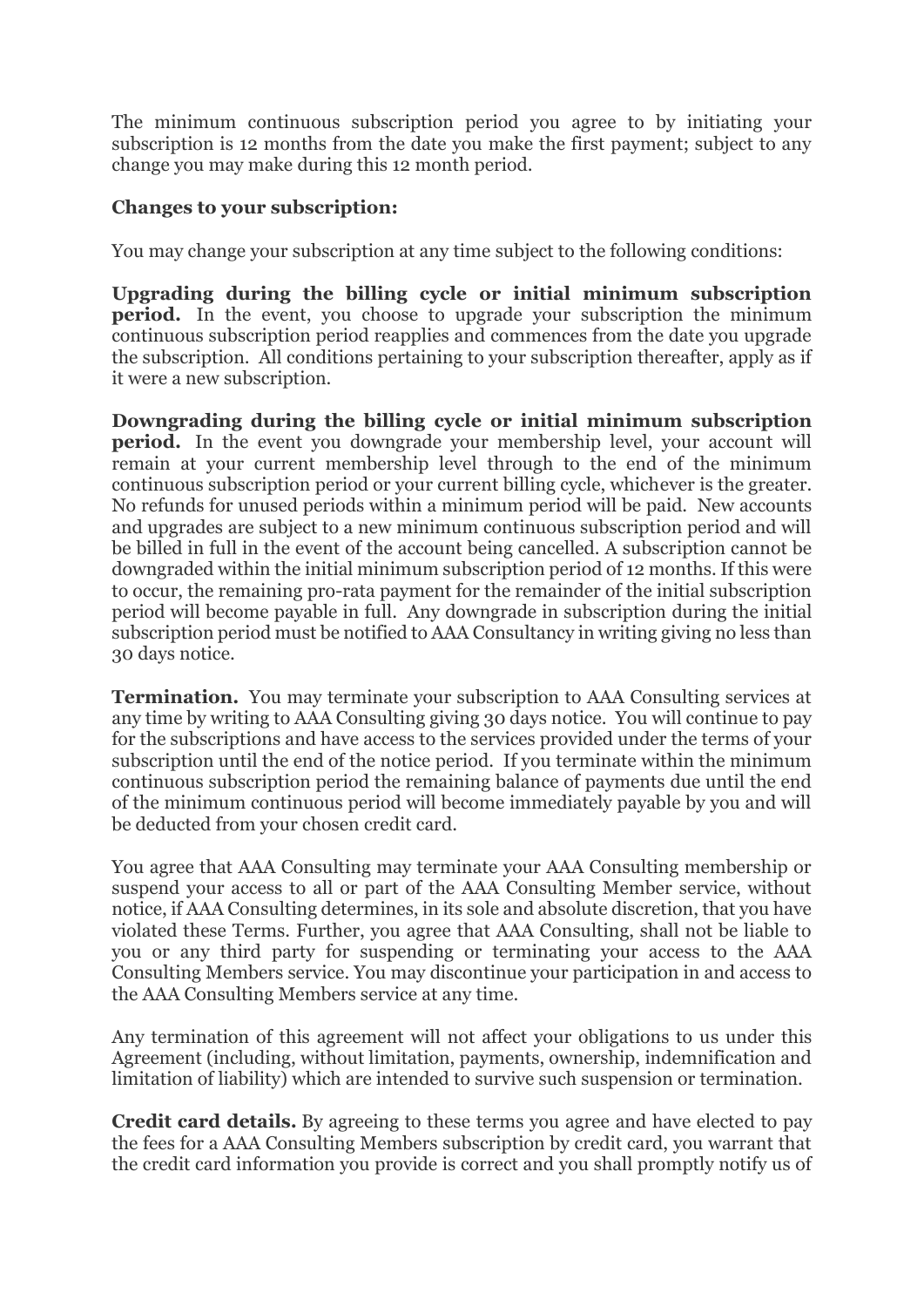any changes to such credit card information. You agree that if your credit card payment cannot be processed for any reason, AAA Consulting may suspend or cancel your AAA Consulting Members subscription.

AAA Consulting utilises the services of Stripe for the processing of your credit card payment. By continuing with your membership and signing up to be a member you acknowledge and agree to the terms of service and privacy policy of Stripe. Their Terms of Service and their Privacy Policy can be found here<https://stripe.com/au/privacy>

**Copyright Infringement.** AAA Consulting respects the intellectual property rights of others. Accordingly, AAA Consulting will disable access to any Member that violates copyright law, suspending access to the AAA Consulting Members area to any user who uses the AAA Consulting materials in violation of copyright law, and/or terminating in appropriate circumstances the account of any user who uses the AAA Consulting Services or materials in violation of copyright law.

**Modifications To Terms.** AAA Consulting may, in its sole and absolute discretion, change these Terms from time to time. AAA Consulting will post notice of such changes on the Site. If you object to any such changes, your sole recourse shall be to cease using the AAA Consulting Membership service. Continued use of the AAA Consulting Members service following notice of any such changes shall indicate your acknowledgement of such changes and agreement to be bound by the terms and conditions of such changes.

**Modifications To AAA Consulting Membership services.** Prices of all AAA Consulting Memberships, including but not limited to subscription fees to the AAA Consulting reserves the right to modify or discontinue the AAA Consulting Membership services with or without notice to you. Any subscription(s) that are prepaid shall not be affected by this notice until the expiration of said subscription(s). Such notice may be provided at any time in writing to you or by posting the changes to the AAA Consulting website or the AAA Consulting Membership service itself.

AAA Consulting shall not be liable to you or any third party should AAA Consulting exercise its right to modify or discontinue the AAA Consulting Membership service.

AAA Consulting shall not be liable to you or to any third party for any modification, price change, suspension or discontinuance of the Service as envisaged under Termination section.

AAA Consulting shall not be liable in any event for matters which arise due to circumstances beyond our reasonable control.

**Email Communications.** By giving your email address to AAA Consulting you agree to receive administrative, announcements, newsletters, sales, and marketing emails from AAA Consulting. You can opt-out from these emails by clicking on the "unsubscribe" link at the end of the emails.

**Links.** AAA Consulting provision of a link to any other website or Internet resource is for your convenience only and does not signify AAA Consulting endorsement of such other web site or resource or its contents. AAA Consulting shall have no responsibility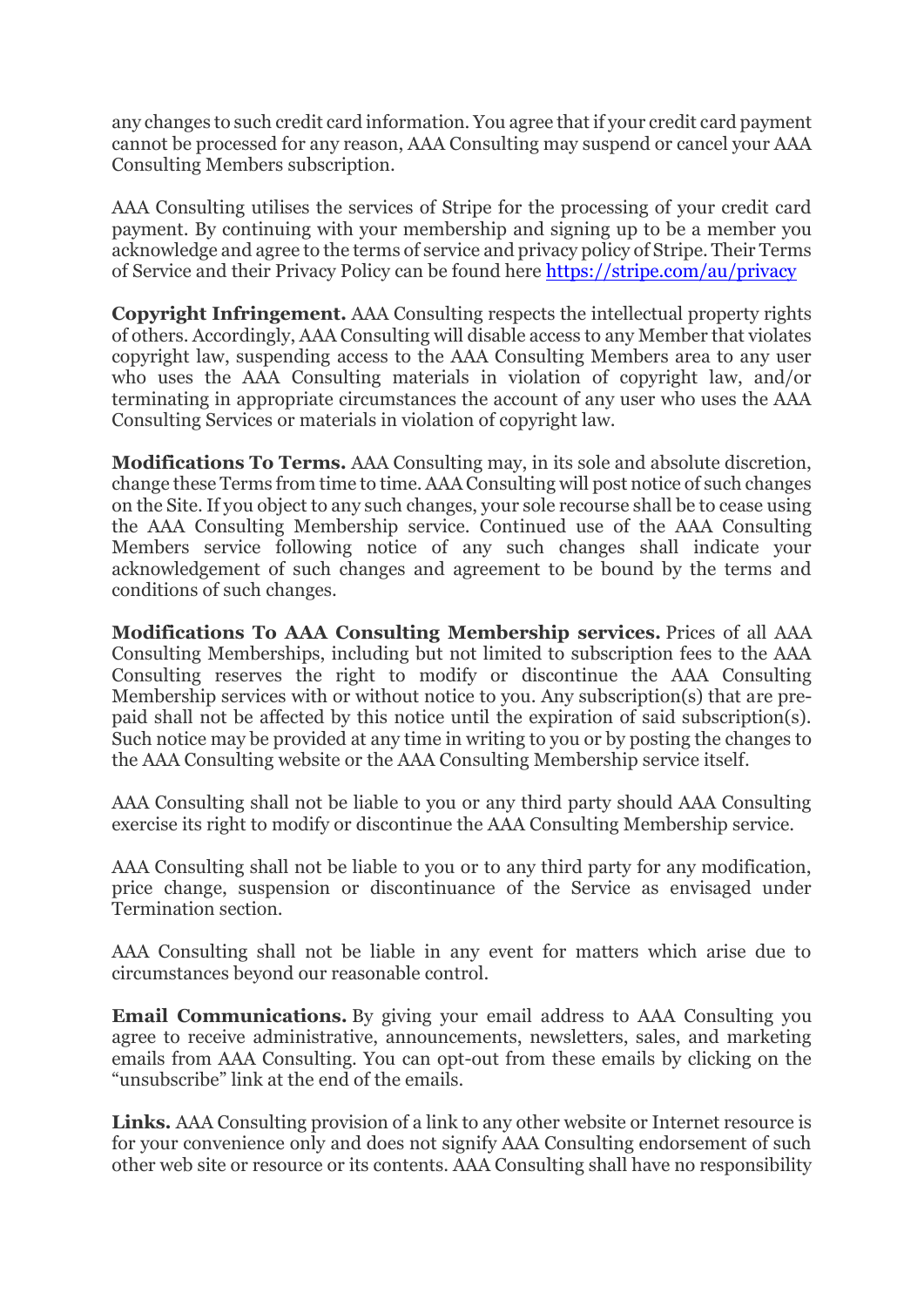or liability for any information, software, or materials found at any other web site or Internet resource.

AAA Consulting is not responsible for the content on the Internet or World Wide Web pages that are contained outside the Websites. As a convenience to our members, AAA Consulting provides links to resources. AAA Consulting makes no representations as to the quality, suitability, functionality or legality of any websites to which AAA Consulting may provide links, and you hereby waive any claim you or the User may have against AAA Consulting with respect to any such websites.

Unless you have a written agreement or a specific consent in effect with AAA Consulting which states otherwise, links to the Websites may be provided only in the following manner: (a) links must not suggest or otherwise create the false appearance that Consulting is affiliated with any person or entity, or that AAA Consulting otherwise endorses, sponsors or affiliated with any product or service; (b) the appearance, position and other aspects of any link to the Websites may not be such as to damage or dilute the goodwill associated with the AAA Consulting name and Trademarks; (c) all links to the Websites must "point" to the URL "www.aaaconsulting.com.au" and not to other pages within the Website; (d) all links to the Website, when activated by a user, must not display the Website within a "frame" on the linking website, or any other website.

Without limiting any of the above, AAA Consulting reserves the right to revoke its consent to any link to the AAA Consulting website, at any time in its sole discretion.

**No Resale Of AAA Consulting Services.** You agree not to reproduce, duplicate, copy, sell, resell, or exploit for any commercial purposes any portion of the AAA Consulting services, use of the AAA Consulting services, or access to the AAA Consulting services.

**Email Delivery.** AAA Consulting does not guarantee the delivery of email from us to you providing updates or information of any description. We recommend that you log into the member's area frequently to identify if there are any updates to our services or available information.

**Members Materials Availability.** AAA Consulting makes no warranty that materials provided by AAA Consulting will be available 100% of the time and will be error-free. You will be solely responsible for any damage arising from any errors within materials or unavailability of materials from AAA Consulting.

**Disclaimer of Warranties.** AAA Consulting will make every reasonable effort to ensure that all information is up to date and accurate. AAA Consulting provides links to third-party websites and information and you agree that in the event you use the links provided, you agree to the terms and policies of the third party website. AAA Consulting utilises information for the provision of services which is legitimately obtained from third parties and uses its best endeavours to ensure its accuracy and integrity, however; you understand and expressly agree that use of the AAA Consulting information and services is at your sole risk. The AAA Consulting service is provided on an "as is" and "as available" basis. AAA Consulting expressly disclaims all warranties of any kind, whether express or implied, with respect to the AAA Consulting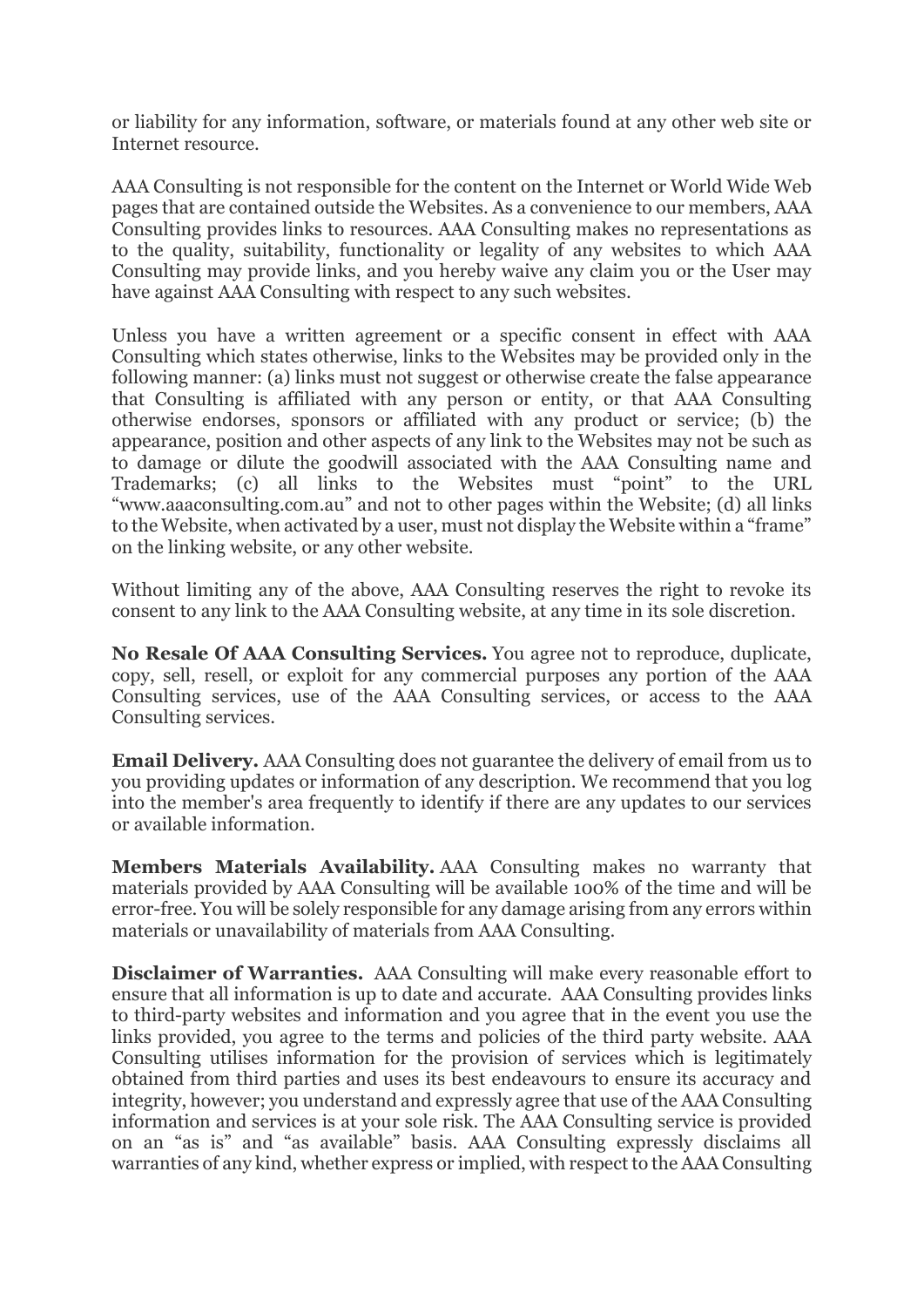service (including, but not limited to, the implied warranties of merchantability, fitness for a particular use or purpose, and non-infringement). AAA Consulting makes no warranty that the AAA Consulting materials and services will meet your requirements, or that the services provided will be uninterrupted, timely, secure, or error-free. You understand and agree that any material and/or information downloaded or otherwise obtained through the use of AAA Consulting is done at your own discretion and risk and that you will be solely responsible for any damage arising therefrom. No advice or information, whether oral or written, obtained by you from AAA Consulting or through the AAA Consulting membership shall create any warranty not expressly made herein.

**Limitation of Liability.** You understand and expressly agree that to the extent permitted under applicable law, in no event will AAA Consulting or its officers, employees, directors, shareholders, parents, subsidiaries, consultants, affiliates, agents, or licensors be liable under any theory of liability (whether in contract, tort, statutory, or otherwise) for any direct, indirect, incidental, special, consequential, or exemplary damages, including but not limited to, damages for loss of revenues, profits, goodwill, use, data, or other intangible losses (even if such parties were advised of, knew of, or should have known of the possibility of such damages), resulting from your (or anyone using your account's) use of the services provided by AAA Consulting.

**Exclusions And Limitations.** Some jurisdictions do not allow the exclusion of certain warranties or the limitation or exclusion of liability for incidental or consequential damages. Accordingly, some of the limitations and disclaimers in these Terms may not apply to you. To the extent that AAA Consulting may not, as a matter of applicable law, disclaim any implied warranty or limit its liabilities, the scope and duration of such warranty and the extent of AAA Consulting liability shall be the minimum permitted under such applicable law.

**Indemnification.** You agree to indemnify, defend, and hold harmless AAA Consulting, its parents, subsidiaries, affiliates, officers, directors, employees, consultants, and agents from and against any and all claims, liabilities, damages, losses, costs, expenses, and fees (including reasonable attorneys. fees) that such parties may incur as a result of or arising from (a) any information (including, without limitation, your submissions of information or any other content) you (or anyone using your account or relationship with AAA Consulting) submits, posts, or transmits through the AAA Consulting forums or other media (social media or traditional media), (b) your (or anyone using your account's or relationship with AAA Consulting) use of the AAA Consulting services, (c) your (or anyone using your account's or relationship with AAA Consulting) violation of these Terms, and (d) your (or anyone using your account's or relationship with AAA Consulting) violation of any rights of any other person or entity.

**Miscellaneous.** These Terms constitute the entire and exclusive and final statement of the agreement between you and AAA Consulting with respect to the subject matter hereof and supersede any prior agreements or negotiations between you and AAA Consulting with respect to the subject matter hereof. These Terms and the relationship between you and AAA Consulting shall be governed by the laws of the State of Queensland as applied to agreements made, entered into, and performed entirely in Queensland by Queensland residents, notwithstanding your actual place of residence. All lawsuits arising from or relating to these Terms or your use of the AAA Consulting